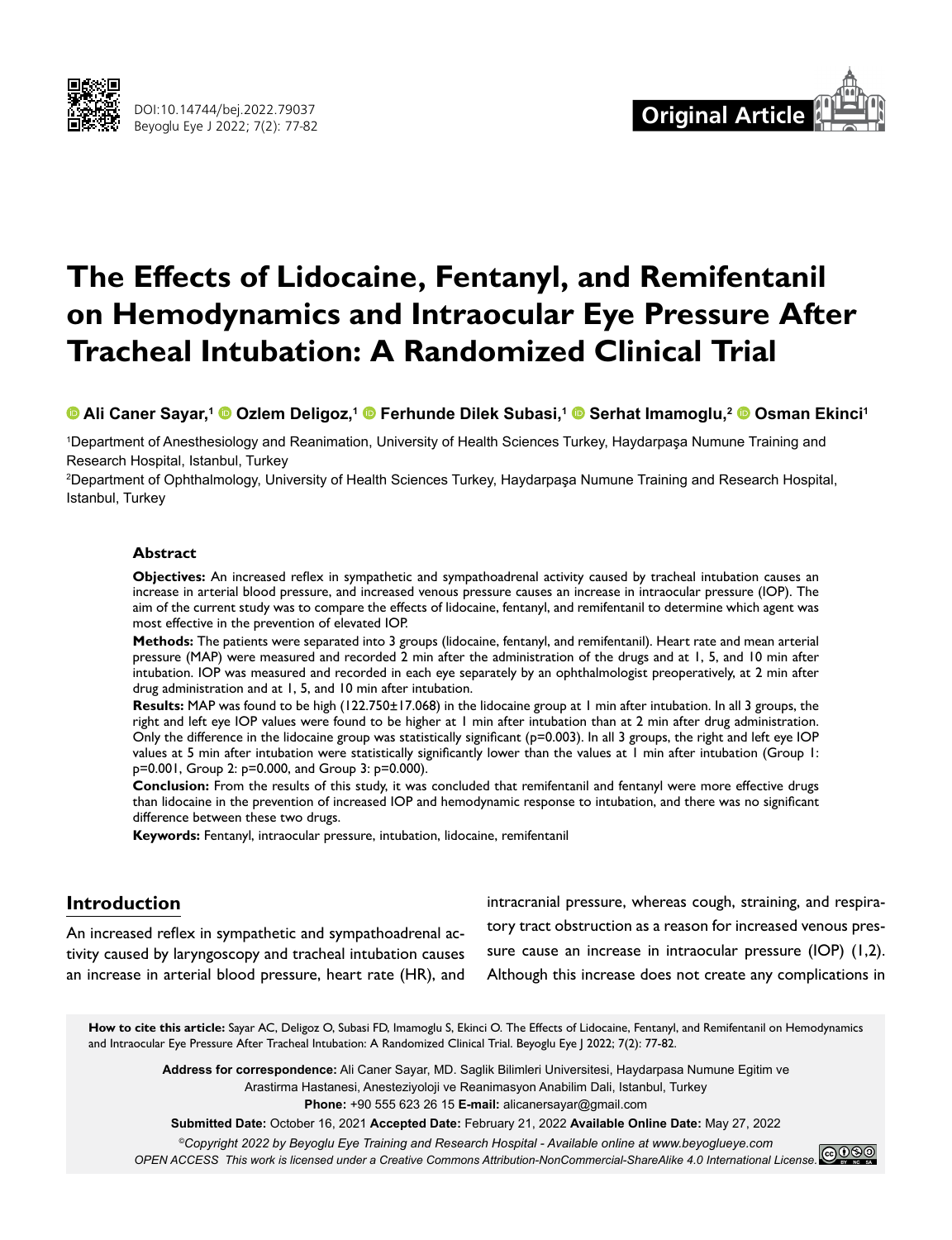healthy individuals, in patients with chronic elevated IOP and therefore a reduced capacity for aqueous drainage, careful hemodynamic control is necessary during endotracheal intubation and anesthesia induction as they may not have sufficient capacity to compensate for acute IOP increases (3). Therefore, the effects on IOP of the intubation method and the agents used in induction are important.

Previous studies have shown that lowering IOP could decrease the risk of glaucoma (4,5). Postoperative sight loss has been reported following non-ophthalmological operations such as vertebral surgery, cardiothoracic surgery, craniotomy, or abdominal surgery (6). The reason for this has been determined to be ischemic optic neuropathy (7) and one of the most common causes of ischemic optic neuropathy is glaucomatous changes associated with an increase in IOP. Therefore, attention must be paid preoperatively to groups at particular risk of increased IOP.

To eliminate unwanted side-effects associated with intubation, precautions must be taken such as ensuring the depth of the general anesthesia applied, administering topical anesthesia to the laryngeal area under general anesthesia, administering intravenous (iv) lidocaine a few minutes before the procedure, and administering vasodilators which prevent a sympathoadrenal response, alpha-and beta-adrenergic blockers, precurarization, and short-term narcotic analgesics (alfentanil and remifentanil) before anesthesia induction (8).

In the light of this information, it can be seen that IOP is a risk factor that must be taken into consideration in anesthesia, especially in high-risk groups. The method of intubation applied and the agents administered are of great importance in the effect on IOP. In the application of anesthesia before, during, and after the operation, IOP must be kept under control and prevented from increasing (9).

The pharmacological agents most commonly used to prevent hemodynamic response to intubation in anesthesia induction, thereby an increase in IOP are lidocaine, fentanyl, and remifentanil. The aim of this study was to compare the effects of these 3 drugs and to determine the agent most effective for the prevention of elevated IOP.

# **Methods**

### **Ethical Approval and Patient Consent**

Approval for this study was granted by the Local Ethics Committee (Decision no: HNEAH-KAEK 2015/36, Dated: 25.05.2015). Written informed consent was obtained from all the patients.

## **Patient Selection and Inclusion Criteria**

The study included patients aged 18–70 years, who were the American Society of Anesthesiology grade I–II, who were to undergo an elective, non-ophthalmological operation under general anesthesia. Furthermore, the eyes with refractive error between −8 and +3D, and axial length between 20 mm and 26 mm were only included in the study.

Patients were excluded from the study if they had a history of glaucoma, preoperative IOP measured as >21 mmHg despite no known history of glaucoma, a history of eye surgery or cardiovascular surgery, or a history of systemic hypertension or cardiovascular disease.

# **Sample Size**

The number of patients to be included in the study sample was calculated with PASS 2008 software using the values in the study by Sator-Katzenschlager et al. (2004) (10). As a result of the calculations, it was concluded that for 95% power, a total of 75 patients was required as 25 patients in each group ( $\mu_1$  = 91.3,  $\mu_1$  = 78.9,  $\sigma_1$  = 13.2,  $\sigma_2$  = 16.4, r = 0.2, and  $\alpha$  = 0.05). To prevent any problems, it was planned to include 28 patients in each group.

### **Patient Groups and Randomization**

The study was planned to include 3 groups as the lidocaine, fentanyl, and remifentanil groups. The patients were randomly assigned to the groups and distributed according to the principle of equality. A total of 86 patients were identified as suitable for the study, and of these 10 were excluded as they did not meet the inclusion criteria, and two as they did not wish to participate in the study. It was planned to include 28 patients in each of the groups. As the operations for two patients in the fentanyl group and two in the remifentanil group were postponed, these two groups included 26 patients in each. The lidocaine group included 28 patients (Fig. 1).

- Group I: Lidocaine Group; 1,5 mg/iv lidocaine was administered 2 min before intubation.
- Group II: Fentanyl Group; 2 mcg/kg/iv fentanyl was administered 2 min before intubation.
- Group III: Remifentanil Group; 1 mcg/kg/iv remifentanil was administered 2 min before intubation.

The person administering the drug was blinded to which drug was being used. All the measurements and values were recorded by an anesthetist blinded to the groups.

At 30 min before admission to the operating room, all the patients were administered 0.5 mg intravenous (iv) atropine and 2 mg intramuscularly (im) midazolam as premedication. When the patient was transferred to the operating table, HR, non-invasive blood pressure, and saturation monitorization were applied. Anesthesia induction was provided with 2.5 mg/kg/iv propofol and 0.1 mg/kg/iv vercuronium. At 3 min after the administration of vercuronium, the patient was intubated using a Macintosh laryngoscope. The intubation was performed by a 5th-year resident with good experience of intubations, blinded to the drug groups. No complications were experienced at the stage of intubation. Anesthesia was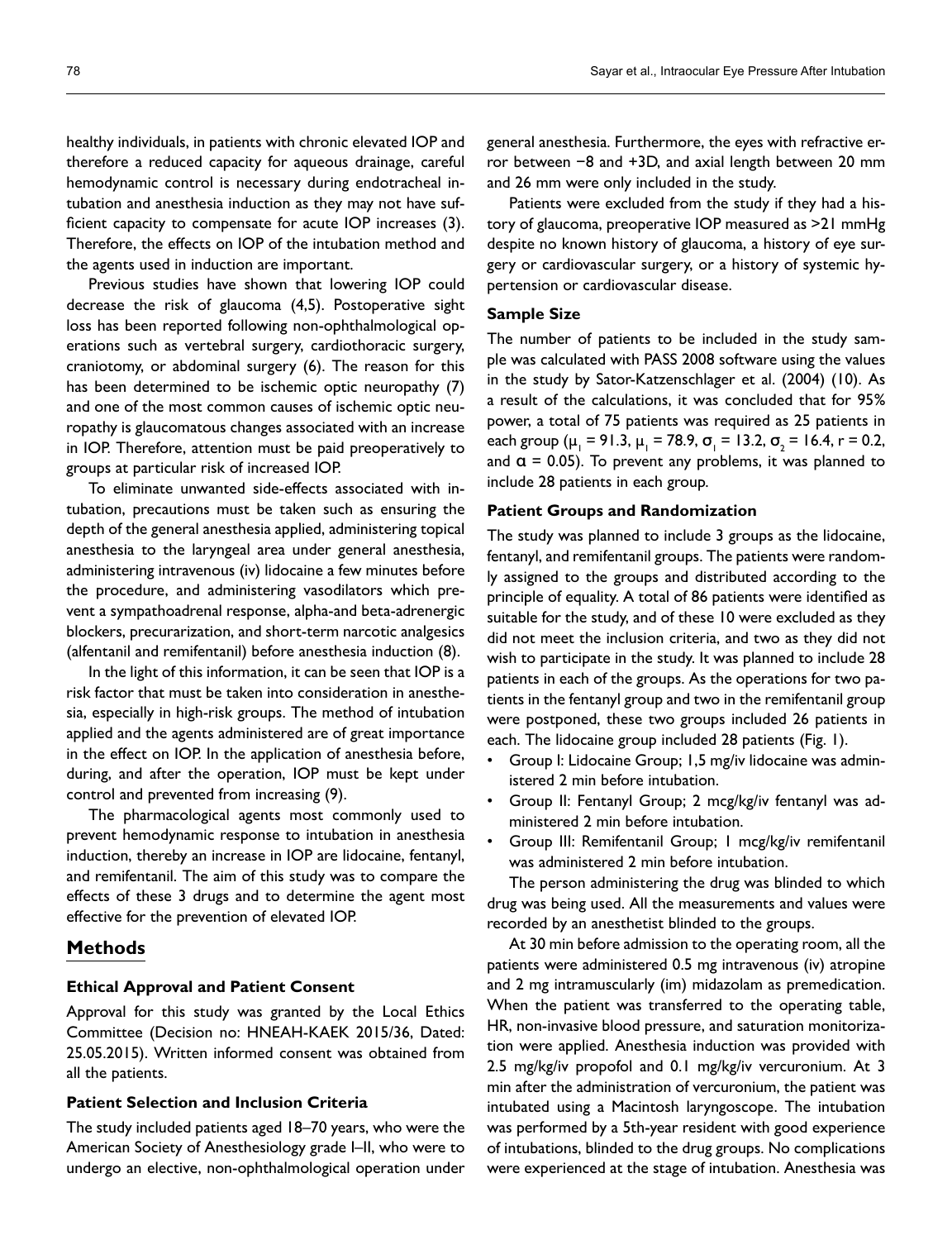

**Figure 1.** Flow diagram.

maintained with inhaler of 1% sevoflurane and 50%  $\mathsf{N}_{\mathsf{2}}\mathsf{O}$ - $50\%$   $\mathrm{O}_2$  mixture.

HR and mean arterial pressure (MAP) were measured and recorded at 2 min after drug administration and at 1, 5, and 10 min after intubation. Bradycardia developed in two patients, who were then administered 0.5 mg iv atropine. No tachycardia table was developed that required intervention.

# **IOP Measurement Device Protocol**

IOP was measured and recorded in each eye separately by an ophthalmologist blinded to the groups using applanation tonometry (Tono-Pen Avia, Reichert Technologies). To prevent infection spread, the tip of the tonometer was covered with a separate cover (Ocu-Film Tip Covers) for each patient before taking the measurements. IOP was measured and recorded a total of 5 times; preoperatively, at 2 min after drug administration, and at 1, 5, and 10 min after intubation.

# **Statistical Methods**

Data obtained in the study were analyzed statistically using SPSS software. Conformity of the data to normal distribution was examined with the Kolmogorov–Smirnov test. Descriptive statistical methods of number, percentage, and mean±standard deviation values were used in the data evaluations. In the comparison of qualitative data, the Pearson's Chi-square test was used. In the comparison of quantitative data, the Kruskal–Wallis test was applied to the comparisons of more than two groups, and the Mann–Whitney U-test was used to determine from which group the difference originated. The Wilcoxon signed-rank test was used in the comparisons of parameters within groups. The results were evaluated in a 95% confidence interval. A p<0.05 was accepted as statistically significant.

# **Results**

Evaluation was made of a total of 80 patients who met the study inclusion criteria. No perioperative complications or side effects that required exclusion from the study were observed in any patient. No statistically significant difference was determined between the groups in respect of demographic data and comorbidities (p>0.05). The demographic data and comorbidities of the patients are shown in Table 1.

The MAP values at 1 min after intubation were statistically significantly higher in the lidocaine group at 122.750±17.068 mmHg, compared to 105.040±19.751 mmHg in the fentanyl group and 108.960±20.419 mmHg in the remifentanil group (Table 2).

No statistically significant difference was determined between the groups in respect of the preoperative right and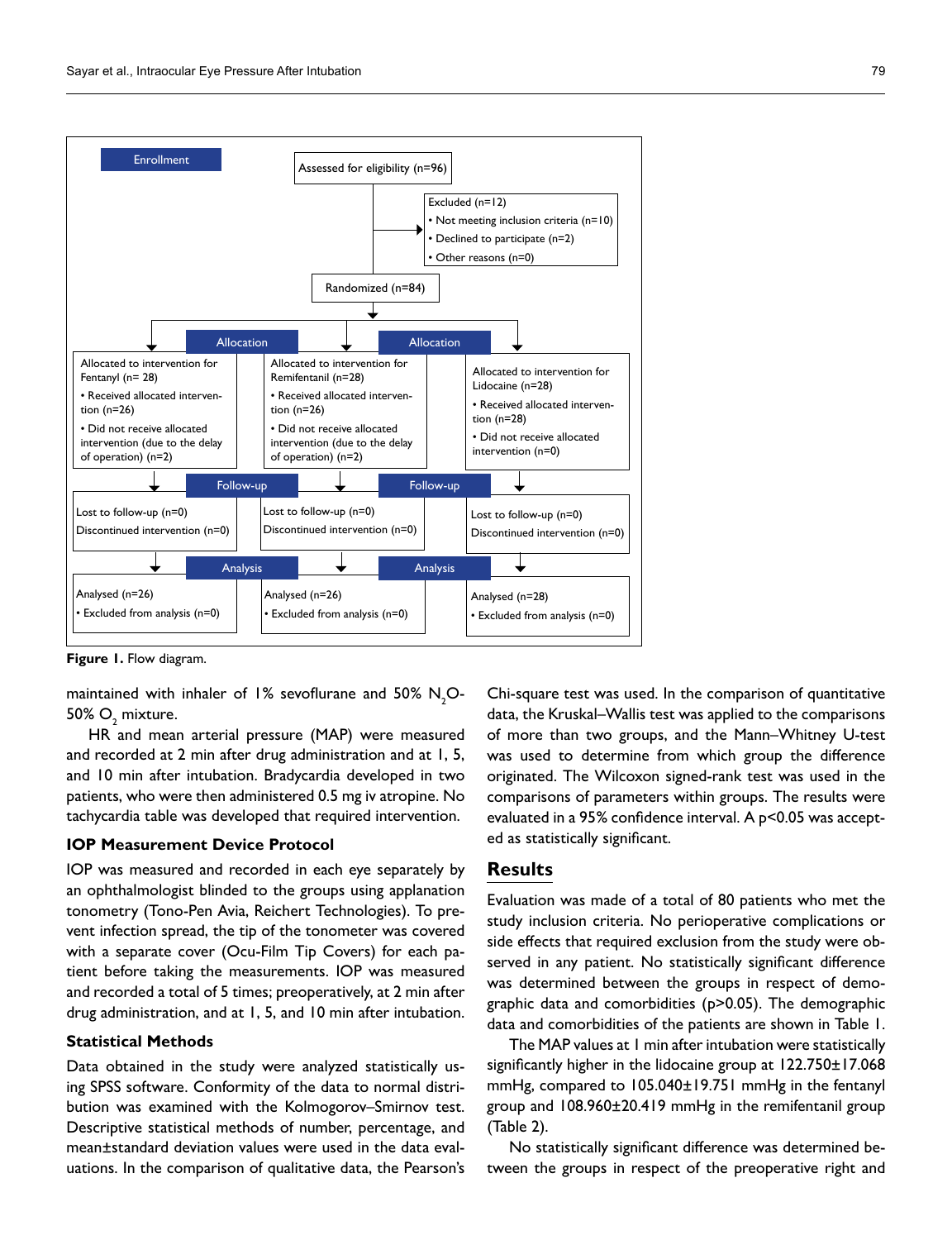| <b>Table 1.</b> Define applie characteristics of the patients |           |              |      |                 |      |       |
|---------------------------------------------------------------|-----------|--------------|------|-----------------|------|-------|
| Fentanyl                                                      |           | Remifentanil |      | Lidocaine       |      | P     |
| n                                                             | %         | $\mathsf{n}$ | %    | n               | %    |       |
|                                                               |           |              |      |                 |      |       |
| 15                                                            | 57.7      | 17           | 65.4 | 21              | 75.0 | 0.403 |
| $\mathbf{H}$                                                  | 42.3      | 9            | 34.6 | 7               | 25.0 |       |
|                                                               |           |              |      |                 |      |       |
| 13                                                            | 50.0      | 12           | 46.2 | 15              | 53.6 | 0.862 |
| $\overline{13}$                                               | 50.0      | 4            | 53.8 | $\overline{13}$ | 46.4 |       |
| Mean                                                          | <b>SD</b> | Mean         | SD   | Mean            | SD   |       |
| 42.6                                                          | 10.3      | 40.9         | 11.2 | 48.0            | 12.7 | 0.086 |
| 76.7                                                          | 12.9      | 74.5         | 14.9 | 73.6            | 12.9 | 0.764 |
|                                                               |           |              |      |                 |      |       |

**Table 1.** Demographic characteristics of the patie

ASA: American Society of Anesthesiologists; SD: Standard Deviation.

### **Table 2.** Mean arterial pressure

|                                                                 | Fentanyl |           | Remifentanil |           | Lidocaine |        | P     |
|-----------------------------------------------------------------|----------|-----------|--------------|-----------|-----------|--------|-------|
|                                                                 | Mean     | <b>SD</b> | Mean         | <b>SD</b> | Mean      | SD     |       |
| Preoperative                                                    | 101.40   | 12.147    | 99.620       | 13.002    | 103.430   | 15.000 | 0.439 |
| 2 min after drug injection                                      | 100.120  | 9.492     | 97.230       | 14.035    | 105.110   | 14.038 | 0.103 |
| min after intubation                                            | 105.040  | 19.751    | 108.960      | 20.419    | 122.750   | 17.068 | 0.002 |
| 5 min after intubation                                          | 91.230   | 16.712    | 90.420       | 17.360    | 100.820   | 14.381 | 0.040 |
| 10 min after intubation                                         | 81.770   | 10.539    | 90.540       | 14.860    | 95.820    | 13.112 | 0.001 |
| $\sim$ $\sim$ $\sim$ $\sim$ $\sim$<br>$\mathbf{r} = \mathbf{r}$ |          |           |              |           |           |        |       |

SD: Standard Deviation, min: Minutes.

left eye IOP values (right eye IOP: p=0.728; left eye IOP: p=0.557) (Tables 3 and 4).

In all 3 groups, the right and left eye IOP values were found to be higher at 1 min after intubation than at 2 min after drug administration. Only the difference in the lidocaine group was statistically significant (p=0.003) (Tables 3 and 4).

In all 3 groups, the right and left eye IOP values at 5 min after intubation were statistically significantly lower than the values at 1 min after intubation (Group 1: p=0.001, Group 2: p=0.000, and Group 3: p=0.000). No significant change was observed in the values between 5 and 10 min after intubation in any of the groups (Tables 3 and 4).

# **Discussion**

To date, various drugs have been used to prevent an increase in IOP related to intubation and hemodynamic changes. Some of these drugs which have been shown to be effective are lidocaine, fentanyl, and remifentanil.

In a study by Memiş et al. (11) of 50 cases undergoing elective surgery, iv administrations were made 3 min before intubation of 0.8 mg/kg esmolol to Group I, 10 mcg/kg alfentanil to Group II, 2 mcg/kg fentanyl to Group III, 1.5 mg/ kg lidocaine to Group IV, and 10 ml physiological saline to Group V, and lidocaine was reported to be ineffective in the prevention of cardiovascular responses developing during intubation.

In the current study, 1.5 mg/kg lidocaine was administered approximately 5 min before intubation, and this was observed to be more effective in suppressing the hemodynamic responses which develop after intubation compared to the drugs in the other groups.

Steven et al.(12) compared the efficacy of esmolol, lidocaine, and a placebo in the prevention of tachycardia and hypertension associated with tracheal intubation. Fentanyl and lidocaine were seen to be insufficient in protection against increased heart rate. All 3 drugs, with no statistically significant difference between them, were found to be effective in protecting against increased systolic blood pressure.

O'Hare et al. (13) reported that the hemodynamic response to intubation could be kept in balance with the ad-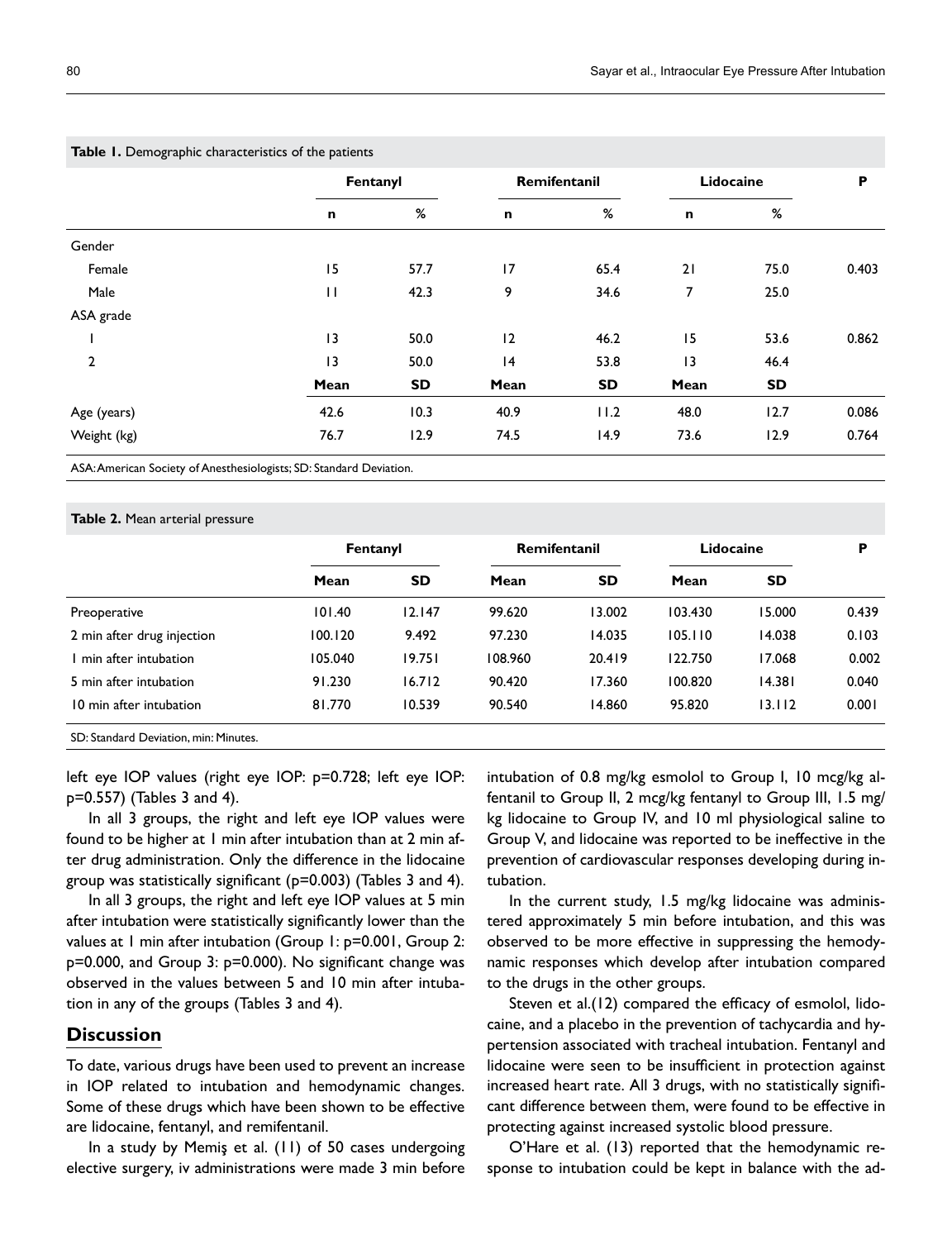### **Table 3.** Right eye intraocular pressure

| Fentanyl |           | Remifentanil |           | Lidocaine |           | P     |
|----------|-----------|--------------|-----------|-----------|-----------|-------|
| Mean     | <b>SD</b> | Mean         | <b>SD</b> | Mean      | <b>SD</b> |       |
| 17.190   | 3.889     | 16.620       | 2.913     | 16.500    | 2.887     | 0.728 |
| 15.880   | 3.421     | 14.420       | 3.190     | 15.070    | 3.527     | 0.346 |
| 16.690   | 5.884     | 15.000       | 5.044     | 17.640    | 4.863     | 0.179 |
| 13.270   | 3.628     | 11.810       | 3.805     | 13.040    | 3.554     | 0.240 |
| 12.380   | 2.669     | 11.850       | 2.541     | 12.290    | 3.332     | 0.854 |
|          |           |              |           |           |           |       |

SD: Standard Deviation, min: Minutes.

### **Table 4.** Left eye intraocular pressure

|                                       | Fentanyl |           | Remifentanil |           | Lidocaine |           | P     |
|---------------------------------------|----------|-----------|--------------|-----------|-----------|-----------|-------|
|                                       | Mean     | <b>SD</b> | Mean         | <b>SD</b> | Mean      | <b>SD</b> |       |
| Preoperative                          | 17.580   | 3.797     | 16.800       | 2.769     | 16.680    | 3.019     | 0.557 |
| 2 min after drug injection            | 15.730   | 3.672     | 14.560       | 3.124     | 14.930    | 3.630     | 0.545 |
| I min after intubation                | 16.540   | 6.313     | 15.160       | 5.047     | 17.640    | 4.832     | 0.184 |
| 5 min after intubation                | 13.420   | 3.466     | 12.080       | 3.696     | 12.960    | 3.543     | 0.350 |
| 10 min after intubation               | 12.580   | 2.715     | 11.760       | 2.554     | 12.290    | 3.332     | 0.693 |
| SD: Standard Deviation, min: Minutes. |          |           |              |           |           |           |       |

ministration of a remifentanil bolus of 1 mcg/kg, and the risk of hypotension after intubation could be reduced.

With the same dosage bolus of remifentanil (1 mcg/kg), it has been reported in other studies that an increase in IOP and HR could be effectively suppressed after intubation (14,15).

In a study by Drenger et al. of a pediatric patient group, IOP in both eyes was measured 5 min after induction with inhalation anesthesia and was recorded as the basal value. IOP was then measured and recorded at 1 and 2 min after the administration of iv lidocaine, and at 1, 2, 3, and 4 min after intubation. The IOP values recorded at 2 min after the lidocaine injection were observed to be significantly low compared to those of the control group. The IOP values measured at 1 min after intubation in the control group were found to be significantly higher than those of the lidocaine group (16).

Sator-Katzenschlager et al. compared the effects on IOP of remifentanil and fentanyl in anesthesia maintenance and in recovery from anesthesia in patients operated on for non-ophthalmological reasons. There was concluded to be no significant difference between remifentanil and fentanyl in respect of IOP and hemodynamic changes during maintenance and recovery (10).

In a similar study that used succinylcholine, the effects were compared of remifentanil and fentanyl on increased IOP developing in intubation, and no significant difference

was determined between remifentanil and fentanyl in the effects on IOP (17).

Kashani and Moein Vaziri compared the effects of lidocaine and fentanyl on increased IOP developing as a response to intubation. Patients in the control group were not administered any drugs, in the second group, 5 mcg/kg iv fentanyl was administered 5 min before intubation; and in the third group, 1.5 mg/kg iv lidocaine was administered 3 min before intubation. Both fentanyl and lidocaine were observed to prevent an increase in IOP developing as a response to intubation (18).

Moeini et al. (19) examined the effects of the use of lidocaine, sufentanil, and succinylcholine in the prevention of increased IOP developing after intubation. As a result of the study, it was reported that the use of lidocaine and sufentanil premedication prevented increased IOP and even lowered it, and provided better conditions for the operation.

In the current study, a statistically significant increase was determined in IOP at 1 min after intubation in the lidocaine group. This suggested that lidocaine was less effective than fentanyl and remifentanil in the prevention of increased IOP developing as a response to intubation.

The results of the current study also showed a correlation between hemodynamic parameters and IOP. The sympathetic activity developing associated with laryngoscopy